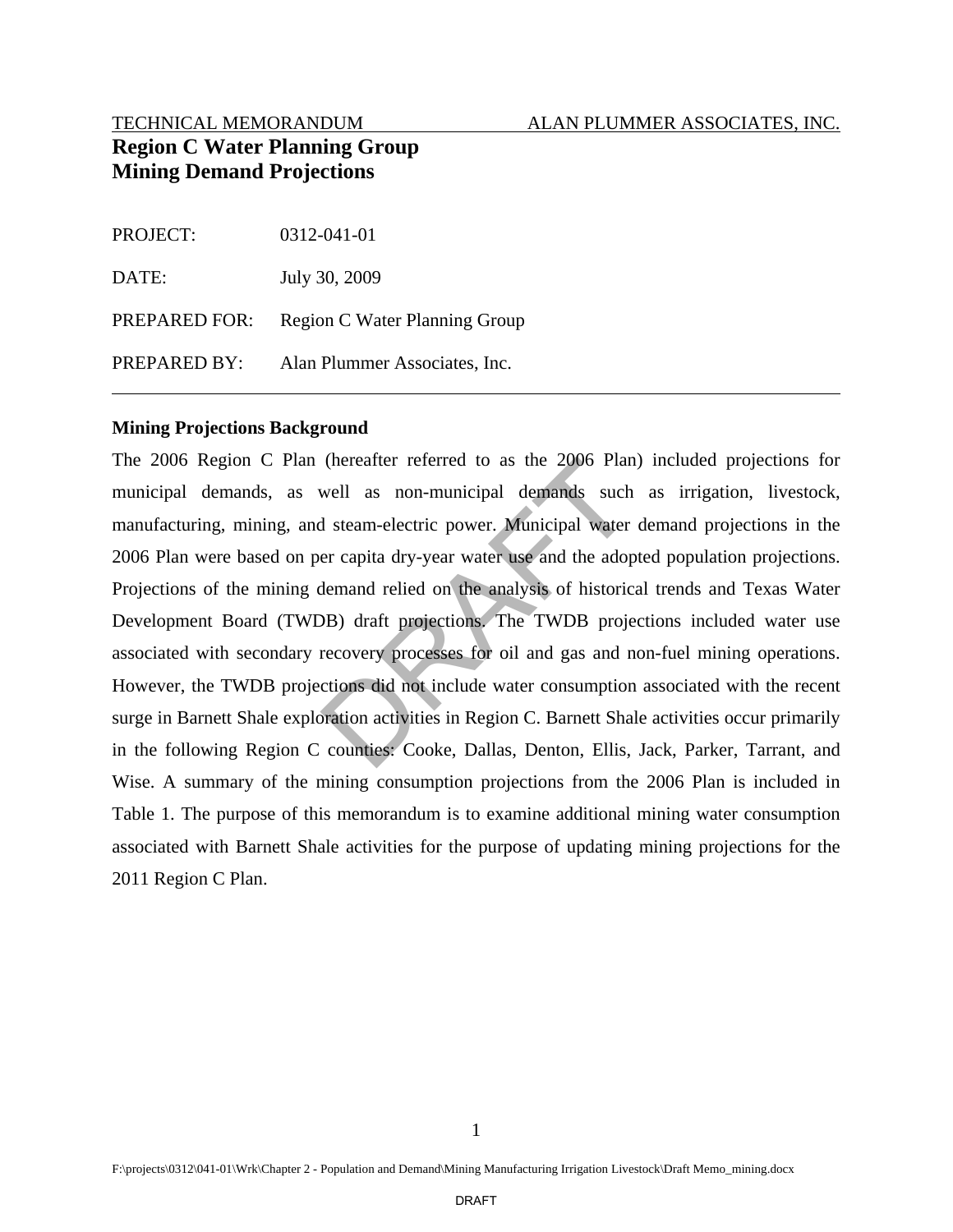|                                                                                             | Year   |        |        |        |        |        |        |
|---------------------------------------------------------------------------------------------|--------|--------|--------|--------|--------|--------|--------|
| County                                                                                      | 2000   | 2010   | 2020   | 2030   | 2040   | 2050   | 2060   |
| Cooke                                                                                       |        |        |        |        |        |        |        |
| County                                                                                      | 289    | 321    | 334    | 341    | 348    | 355    | 361    |
| Dallas                                                                                      |        |        |        |        |        |        |        |
| County                                                                                      | 2,910  | 2,910  | 2,910  | 2,910  | 2,910  | 2,910  | 2,910  |
| Denton                                                                                      |        |        |        |        |        |        |        |
| County                                                                                      | 139    | 341    | 341    | 341    | 341    | 341    | 341    |
| Ellis                                                                                       |        |        |        |        |        |        |        |
| County                                                                                      | 90     | 90     | 90     | 90     | 90     | 90     | 90     |
| <b>Jack</b>                                                                                 |        |        |        |        |        |        |        |
| County                                                                                      | 433    | 433    | 433    | 433    | 433    | 433    | 433    |
| Parker                                                                                      |        |        |        |        |        |        |        |
| County                                                                                      | 75     | 98     | 112    | 122    | 132    | 142    | 150    |
| Tarrant                                                                                     |        |        |        |        |        |        |        |
| County                                                                                      | 342    | 433    | 484    | 519    | 554    | 589    | 616    |
| Wise                                                                                        |        |        |        |        |        |        |        |
| County                                                                                      | 17,441 | 23,627 | 27,824 | 30,530 | 33,303 | 36,168 | 38,866 |
| All other                                                                                   |        |        |        |        |        |        |        |
| Region C                                                                                    |        |        |        |        |        |        |        |
| counties                                                                                    | 3,760  | 1,987  | 2,033  | 2,064  | 2,095  | 2,127  | 2,153  |
| <b>Region C</b>                                                                             |        |        |        |        |        |        |        |
| <b>Total</b>                                                                                | 25,479 | 30,240 | 34,561 | 37,350 | 40,206 | 43,155 | 45,920 |
|                                                                                             |        |        |        |        |        |        |        |
| <b>Barnett Shale Water Use</b>                                                              |        |        |        |        |        |        |        |
| The water consumption associated with gas drilling operations while short in duration       |        |        |        |        |        |        |        |
| significant, with typical vertical completions consuming approximately 1.2 million gallons, |        |        |        |        |        |        |        |

**Table 1. 2006 Region C Mining Water Consumption Projections** 

#### **Barnett Shale Water Use**

The water consumption associated with gas drilling operations while short in duration, is significant, with typical vertical completions consuming approximately 1.2 million gallons, and typical horizontal well completions consuming 3.0 to 3.5 million gallons of fresh water.<sup>1</sup> Since the 2006 planning cycle, the number of producing wells in the Barnett Shale has doubled in Region C from 6,544 to 11,271 (see Figure 1)<sup>2</sup>. Several reports have developed or cited both water consumption estimates and short-term projections. A summary of available reports and the information they include is located in Table 2.

1

<sup>&</sup>lt;sup>1</sup> TWDB, Northern Trinity/Woodbine GAM Assessment of Groundwater Use in the Northern Trinity Aquifer Due To Urban Growth and Barnett Shale Development, 2007.

<sup>2</sup> The Barnett Shale News, accessed online at

http://barnettshalenews.com/documents/Powell%20Barnett%20Shale%20Newsletter%20January%2012%202009.pdf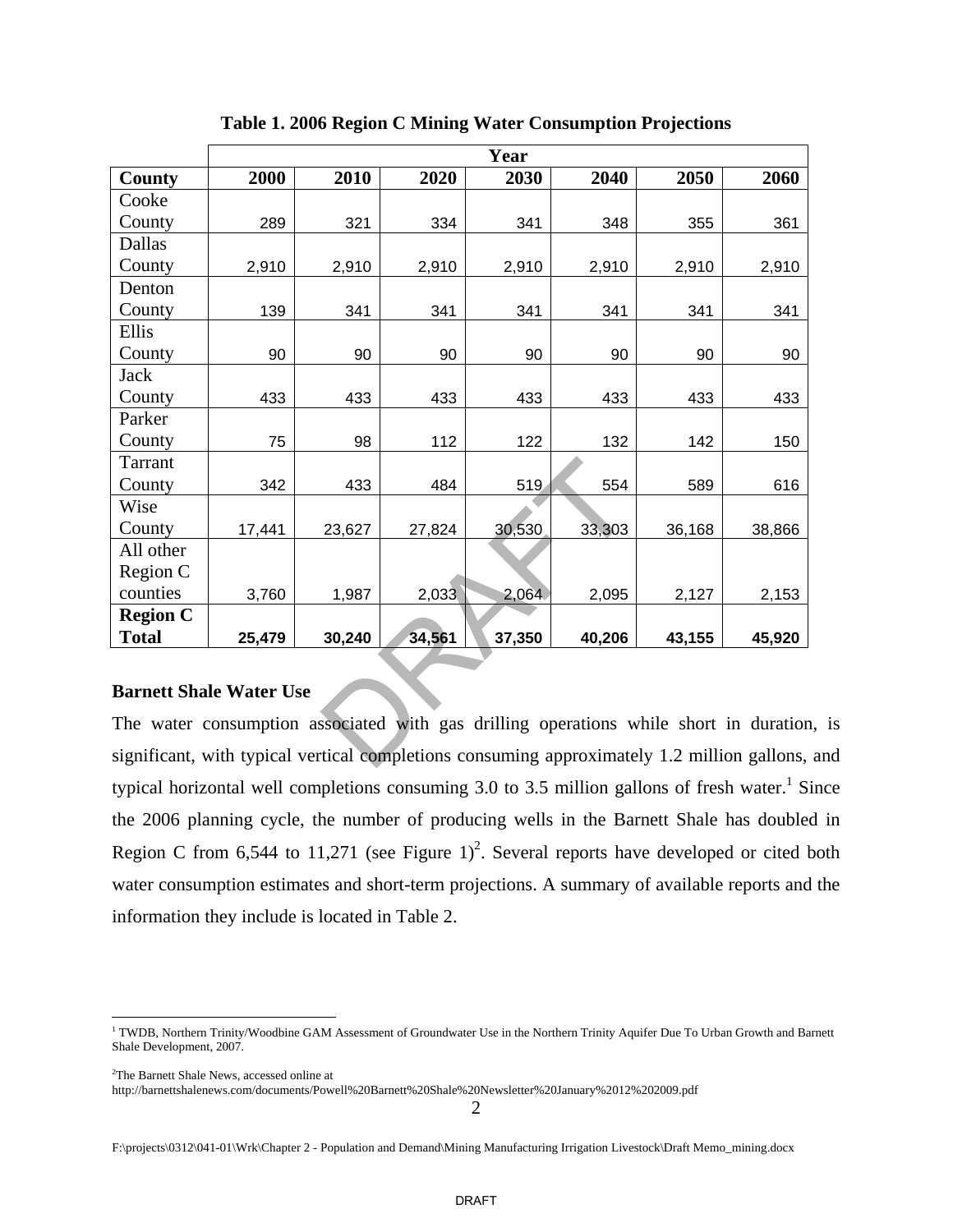

# **Figure 1. Number of Producing Barnett Shale Wells as of October 1, 2008\***

\*Graph represents the Fort Worth Basin, which includes counties outside of Region C. The Fort Worth Basin consists of Johnson, Tarrant, Ellis, Dallas, Denton, Wise, Parker, Hill, Somervell, Hood, Jack, Erath, Palo Pinto, Eastland, Montague, Cookie, Clay, Hamilton, Bosque, Stephens, Comanche. The six highest volume of production counties in the Fort Worth Basin are Johnson, Tarrant, Ellis, Dallas, Denton, and Wise counties.

#### **Table 2. Reference Table**

| Reference                                                                                                                                              | <b>Publish</b><br>Date | <b>Producing</b><br>Well<br>Count | <b>Historical</b><br><b>Consumption</b> | <b>Projections</b> |
|--------------------------------------------------------------------------------------------------------------------------------------------------------|------------------------|-----------------------------------|-----------------------------------------|--------------------|
| <b>Powell Barnett Shale Newsletter</b>                                                                                                                 | monthly                | X                                 |                                         |                    |
| Fort Worth Basin/Barnett Shale Natural<br>Gas Play: An Assessment of Present and<br>Projected Fresh Water Use                                          | April 2007             | X                                 | X                                       | X                  |
| Northern Trinity/Woodbine GAM<br>Assessment of Groundwater Use in the<br>Northern Trinity Aquifer Due To Urban<br>Growth and Barnett Shale Development | January<br>2007        | X                                 | X                                       | X                  |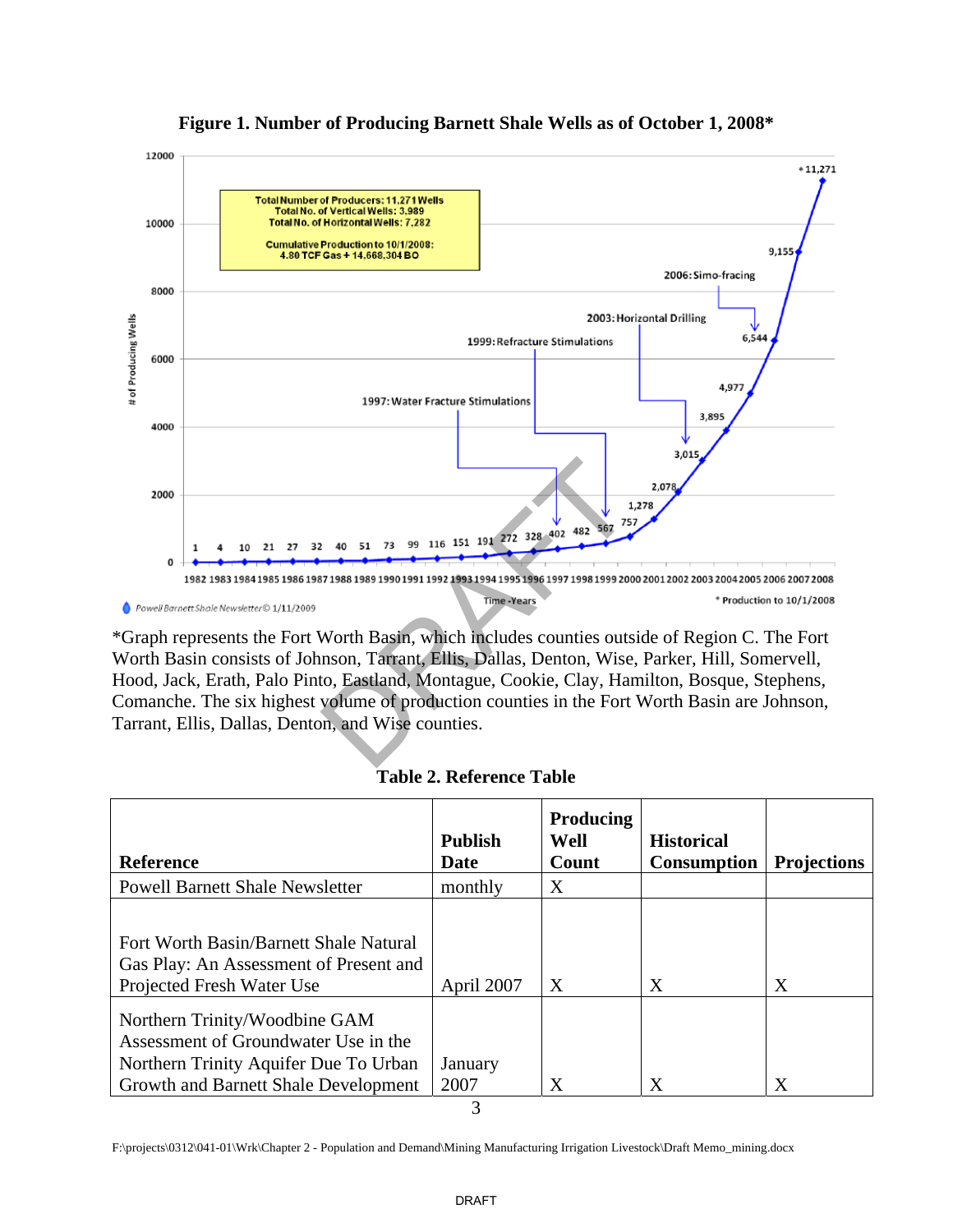In 2007, the TWDB, in conjunction with a research project team consisting of R.W. Harden and Associates, Inc., Freese and Nichols, Inc., and the University of Texas at Austin Bureau of Economic Geology, developed the "Trinity/Woodbine GAM Assessment of Groundwater Use in the Northern Trinity Aquifer Due To Urban Growth and Barnett Shale Development" (hereafter referred to as the 2007 Report). The objective and purpose of this research project was to (1) estimate current and future pumping of groundwater due to urban growth, (2) estimate current and future pumping of groundwater for fracture enhancement to improve gas well production in the Barnett Shale, and (3) simulate how this pumping may affect the Trinity and Woodbine aquifers. Although the study focused on groundwater use, short-term projections were developed for total water use in the Barnett Shale.

Water use projections for gas drilling are highly uncertain and are dependent on the price of gas. In addition, a large amount of statistical data is not available due to the short history of drilling in the Barnett shale. The uncertainty associated with gas prices lead to the development of high, medium, and low scenarios to account for different market conditions in the 2007 Report. Other important factors include geologic risk factors in the Barnett (maturity of the shale, thickness of the formation, presence of features limiting or hampering well completion), technological factors (horizontal vs. vertical wells, water recycling), operational factors (number of well completions that can be done in a year, proximity of a fresh-water source), and regulatory factors. The high scenario cumulates most of the high-end water use of the previous parameters, whereas the low scenario uses the low values of their range. At the time the report was published, gas prices were relatively high (see Figure 2). Since the publish date of the 2007 Report, gas prices have dropped significantly. Figure 3 provides both the high, medium, and low scenarios as well as surveyed historical water usage for 2005, 2006, and 2007. For these three years, the actual water usage fe1l between the medium and high scenarios and were consistent with the projection scenarios. as drilling are highly uncertain and are depof statistical data is not available due to the estainty associated with gas prices lead to to account for different market condition eologic risk factors in the Barnett (maturit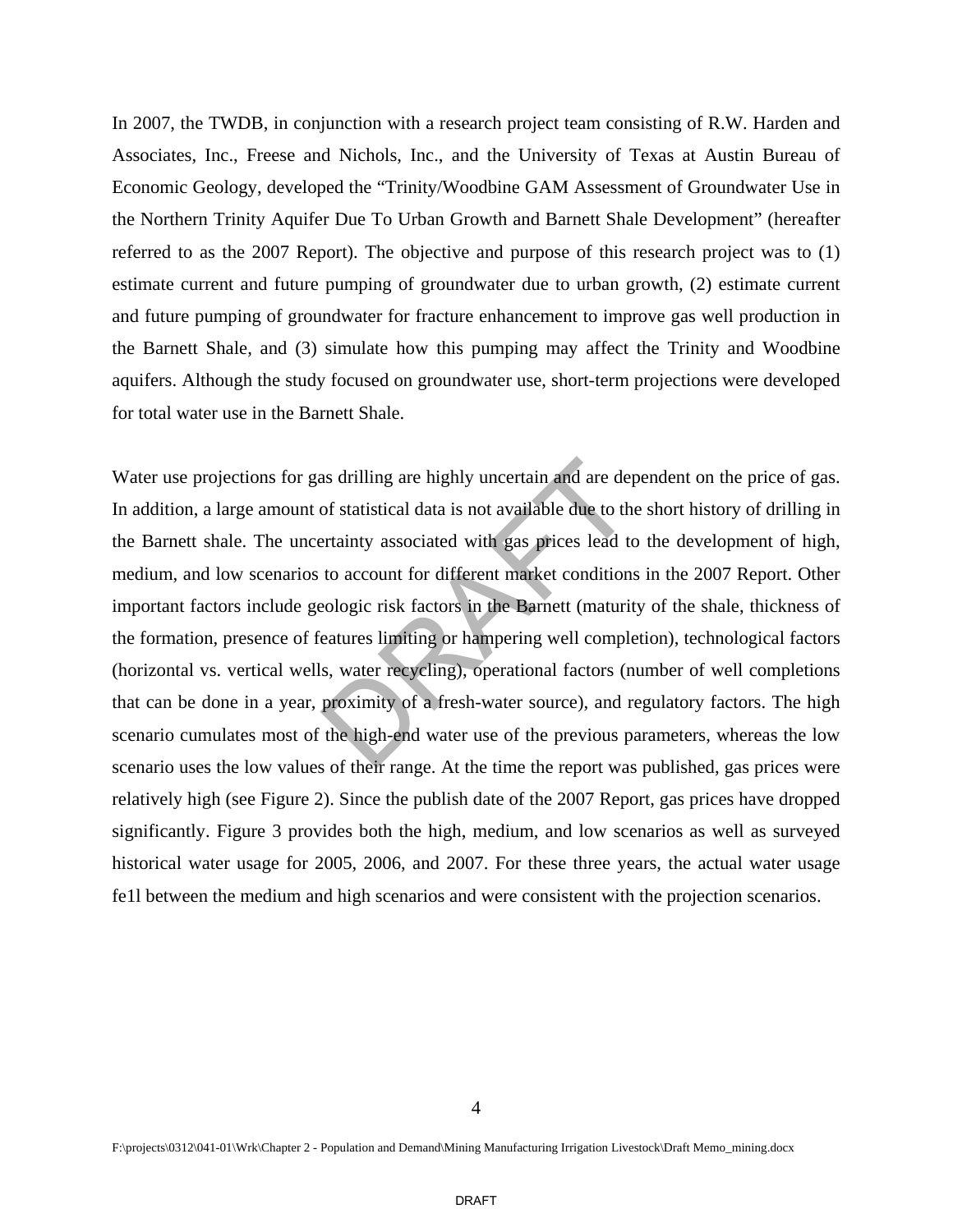

 $3$  Notes: The price of natural gas (\$ per thousand cubic feet) and Barnett Shale gas annual (lower smooth line) and cumulative (upper smooth line) production (in billions of cubic feet) since 1990 (EIA and RRC websites). The horizontal line at \$5 represents the usually accepted lower limit. Events explaining natural gas price ups and downs are displayed in the plot.

 $\overline{a}$ 

<sup>&</sup>lt;sup>3</sup> Jean-Philippe Nicot, Assessment of Industry Water-Use in the Barnett Shale Gas Play (Fort Worth Basin), 2009.

F:\projects\0312\041-01\Wrk\Chapter 2 - Population and Demand\Mining Manufacturing Irrigation Livestock\Draft Memo\_mining.docx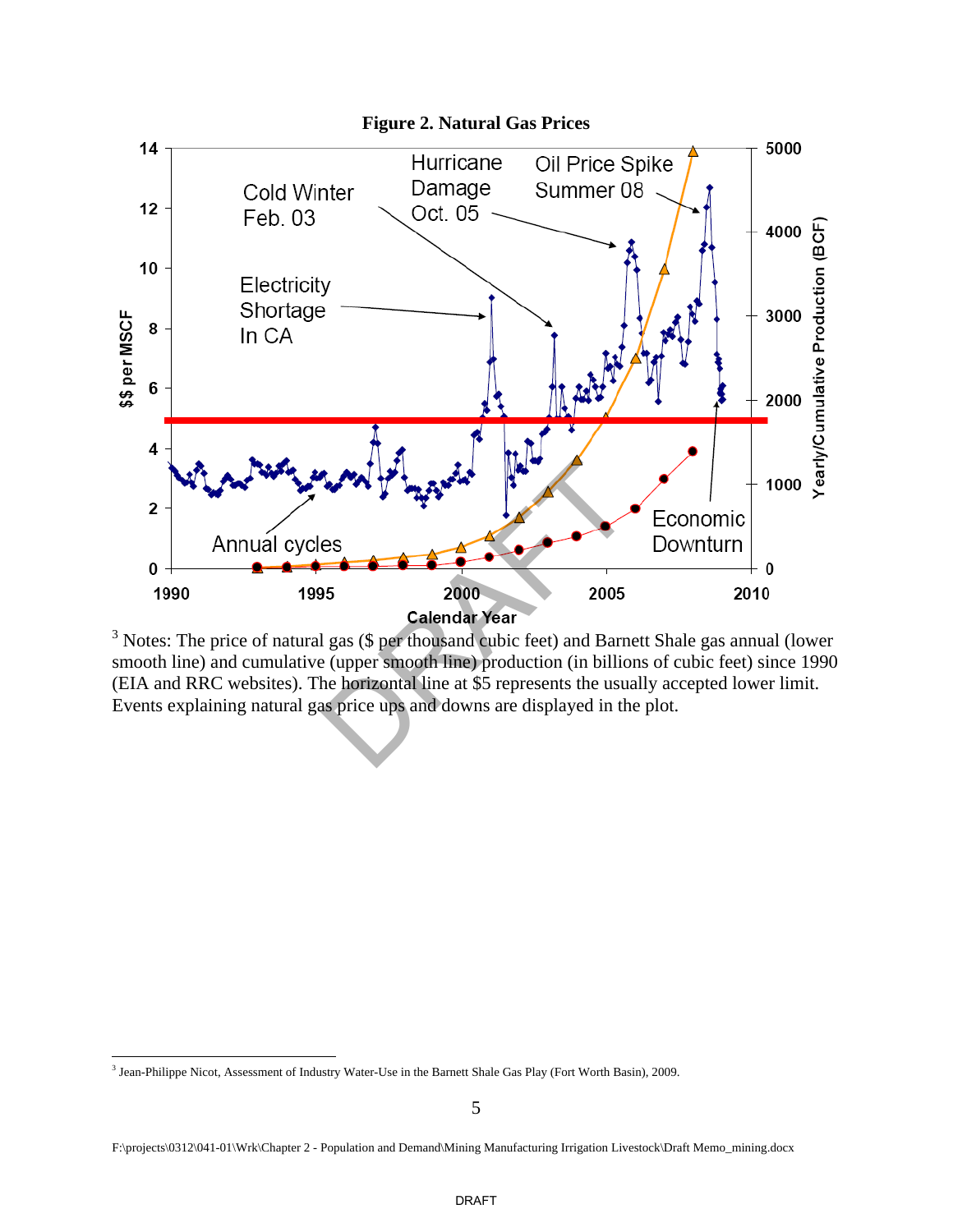

**Figure 3. 2007 Short Term Projects and Surveyed Water Use**

<sup>4</sup> Notes: Water use projections for the high, medium, and low scenario in acre-feet (1 AF =

325,851 gallons) (A) Projected frac total water use (including surface water); and (B) projected frac ground water use. Survey points were obtained from Galusky (2007). The survey points are consistent with initial projection scenarios.

 $\overline{a}$ 

<sup>&</sup>lt;sup>4</sup> Jean-Philippe Nicot, Assessment of Industry Water-Use in the Barnett Shale Gas Play (Fort Worth Basin), 2009.

F:\projects\0312\041-01\Wrk\Chapter 2 - Population and Demand\Mining Manufacturing Irrigation Livestock\Draft Memo\_mining.docx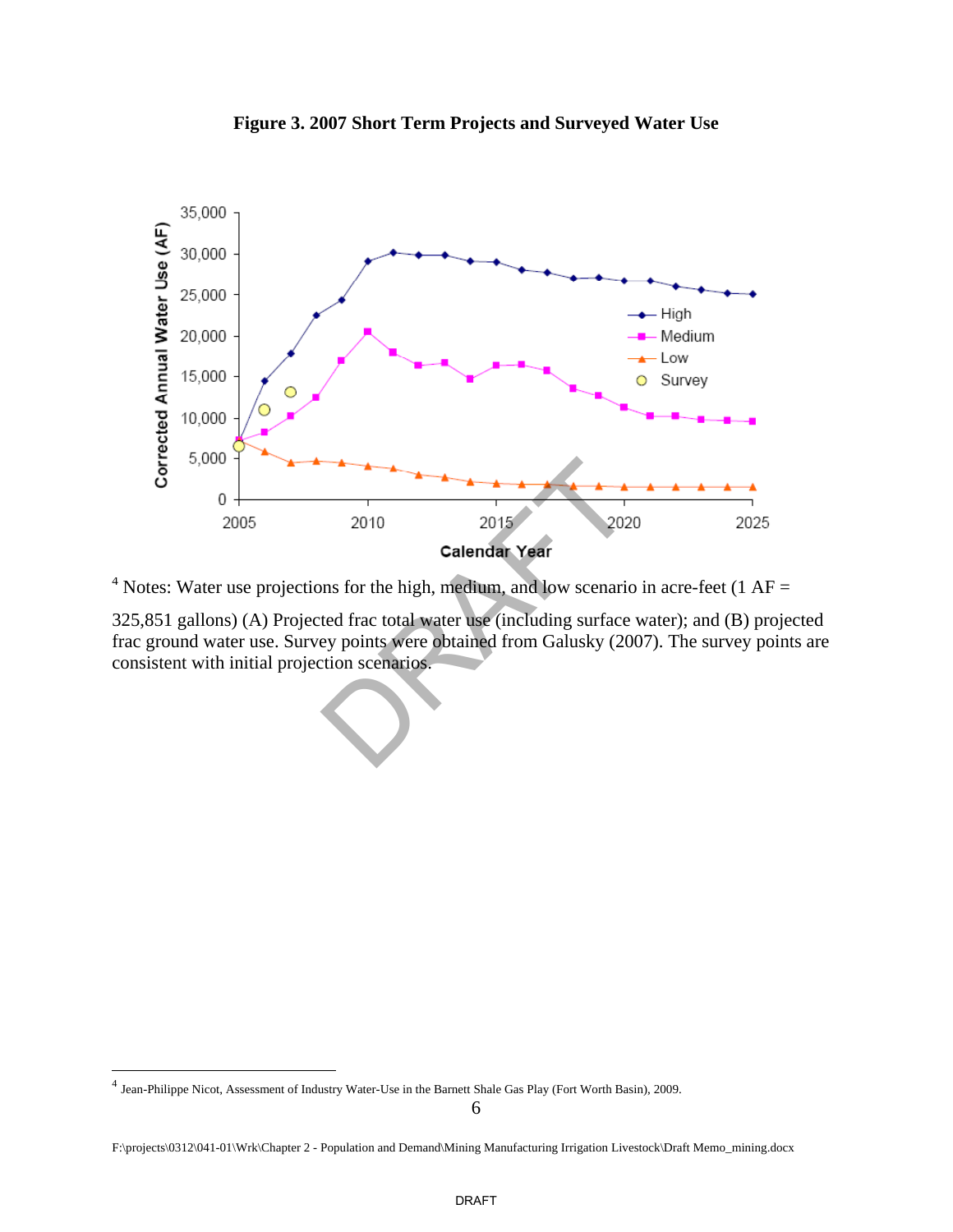#### **Proposed Projections**

The 2007 Report developed short term projections through the year 2025 for Barnett Shale Water Use. An activity weighting curve was developed and included an initial ramp, a peak, a decrease, and a long tail. The tail extends for 50 years after the initial drilling year until total extraction of the resource has occurred. The tail period starts in Year 11, and the first 10 years account for 27% of the maximum number of completions/maximum water use of the scenario considered. During the tail period, each year accounts for 1.5% of the maximum number of completions/maximum water use of the scenario considered. For Region C counties with Barnett Shale exploration, the 2007 Report's medium projection was used through 2025 because of consistency with surveyed usage in the area. The high projection was not chosen due to the recent decline in production. After 2030, the tail period assumptions were used to extend the projections through the year 2060. It should be noted that the BEG was awarded a study by the TWDB to analyze mining water use throughout the state and develop demand projections for the 50-year planning horizon. These projections should be utilized in subsequent planning cycles.

|                       |                        |        |        |        | Table 7. Proposed 2011 Region C Projections (using High Scenario) |        |  |
|-----------------------|------------------------|--------|--------|--------|-------------------------------------------------------------------|--------|--|
|                       | 2011 Region C Proposed |        |        |        |                                                                   |        |  |
| County                | 2010                   | 2020   | 2030   | 2040   | 2050                                                              | 2060   |  |
| Collin                | 341                    | 341    | 341    | 341    | 341                                                               | 341    |  |
| Cooke                 | 361                    | 484    | 421    | 428    | 435                                                               | 441    |  |
| Dallas                | 2,980                  | 3,040  | 3,030  | 3,030  | 3,030                                                             | 3,030  |  |
| Denton                | 1,571                  | 751    | 751    | 751    | 751                                                               | 751    |  |
| <b>Ellis</b>          | 210                    | 140    | 140    | 140    | 140                                                               | 140    |  |
| Fannin                | 12                     | 12     | 12     | 12     | 12                                                                | 12     |  |
| Freestone             | 116                    | 126    | 132    | 138    | 144                                                               | 149    |  |
| Grayson               | 1,052                  | 1,050  | 1,049  | 1,048  | 1,047                                                             | 1,046  |  |
| Henderson             | 265                    | 302    | 327    | 352    | 378                                                               | 399    |  |
| Jack                  | 993                    | 983    | 973    | 973    | 973                                                               | 973    |  |
| Kaufman               | 79                     | 80     | 81     | 82     | 83                                                                | 84     |  |
| Navarro               | 89                     | 89     | 89     | 89     | 89                                                                | 89     |  |
| Parker                | 5,868                  | 1,702  | 1,692  | 1,702  | 1,712                                                             | 1,720  |  |
| Rockwall              | 33                     | 33     | 33     | 33     | 33                                                                | 33     |  |
| <b>Tarrant</b>        | 1,073                  | 904    | 939    | 974    | 1,009                                                             | 1,036  |  |
| Wise                  | 26,477                 | 28,924 | 31,620 | 34,393 | 37,258                                                            | 39,956 |  |
| <b>Region C Total</b> | 41,520                 | 38,961 | 41,630 | 44,486 | 47,435                                                            | 50,200 |  |
| <b>2006 Plan</b>      |                        | 34,561 | 37,350 | 40,206 | 43,155                                                            | 45,920 |  |

**Table 7. Proposed 2011 Region C Projections (using High Scenario)**

7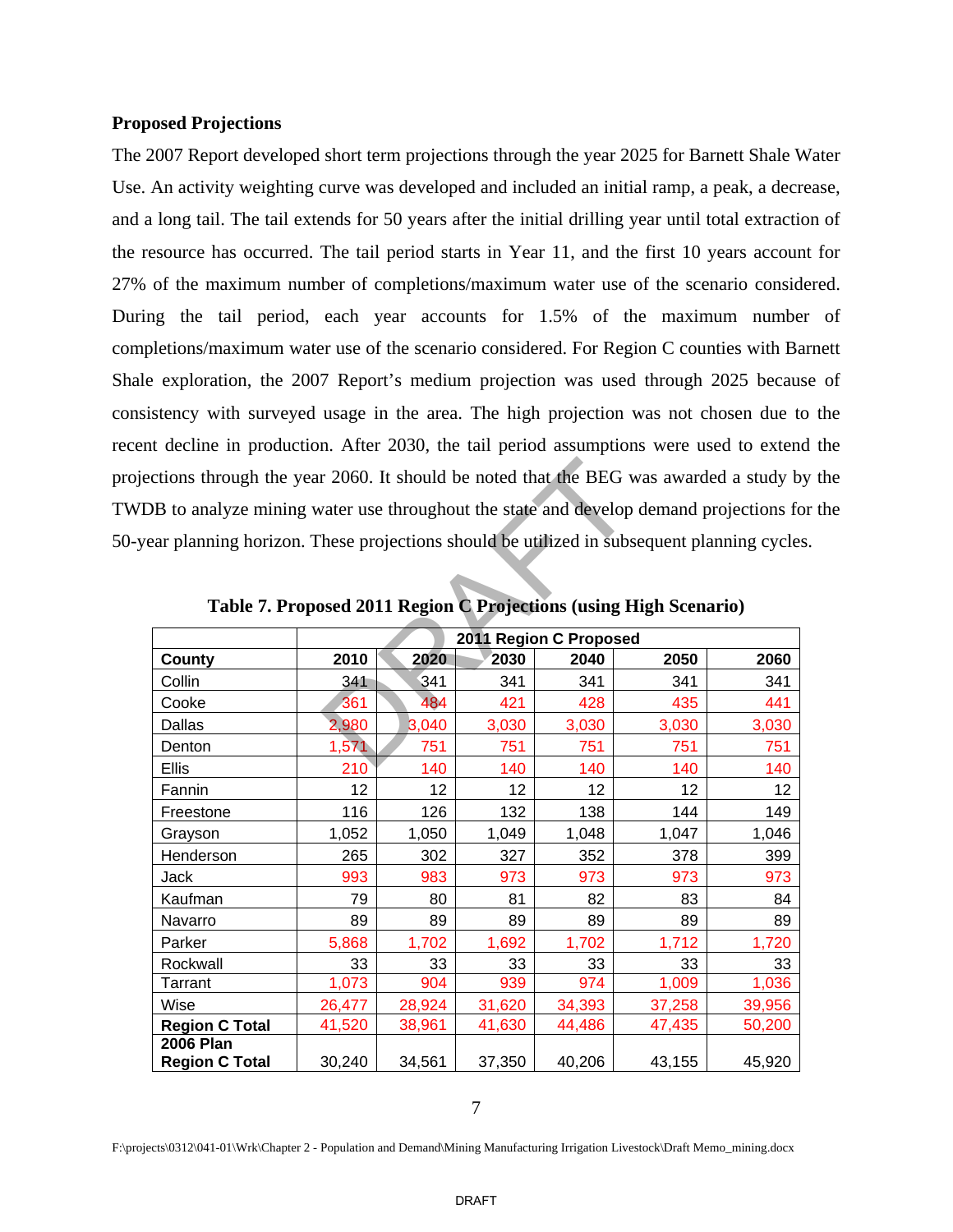

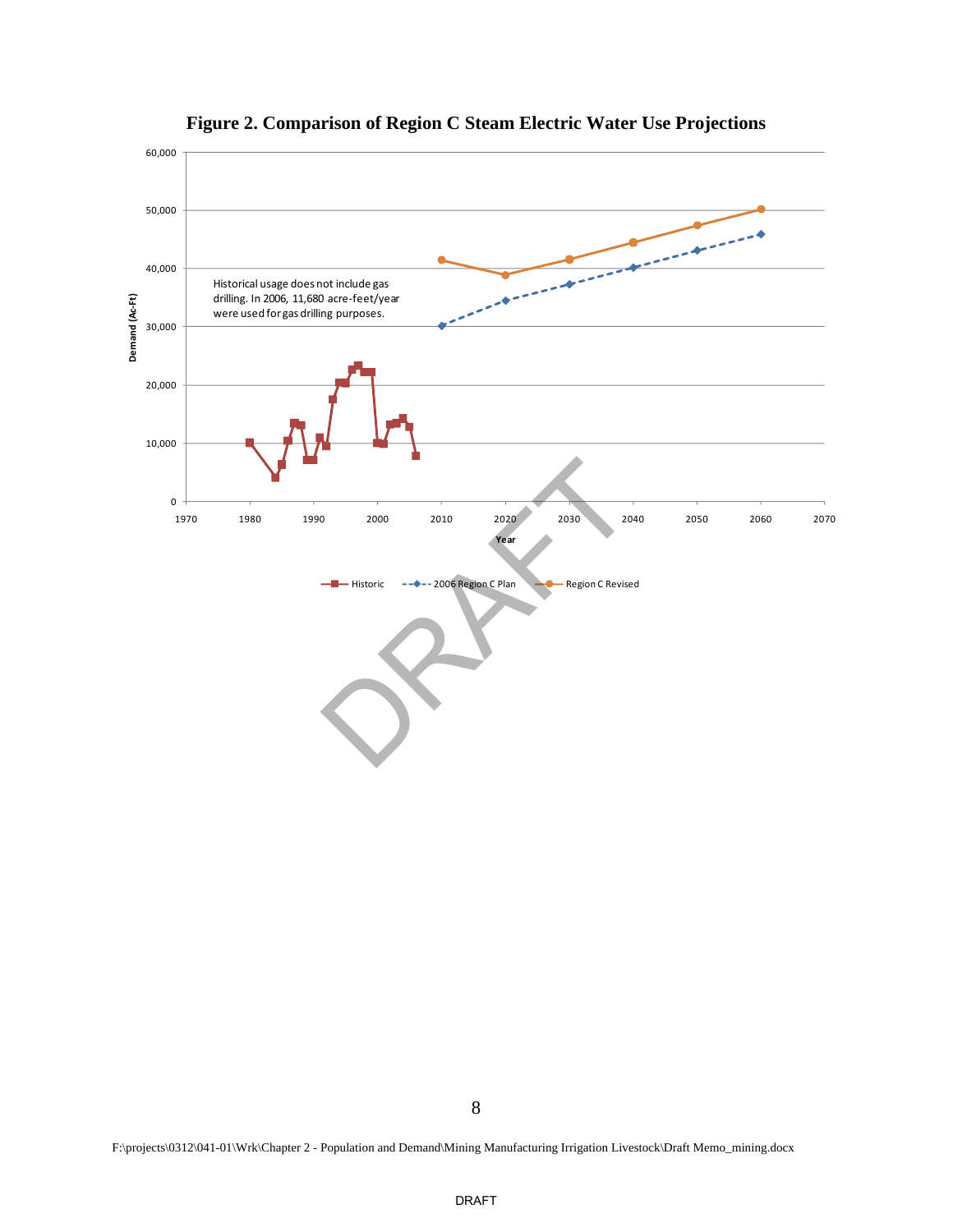**Attachment A Projection Comparisons Including Proposed Region C 2011 Projections**

 $25$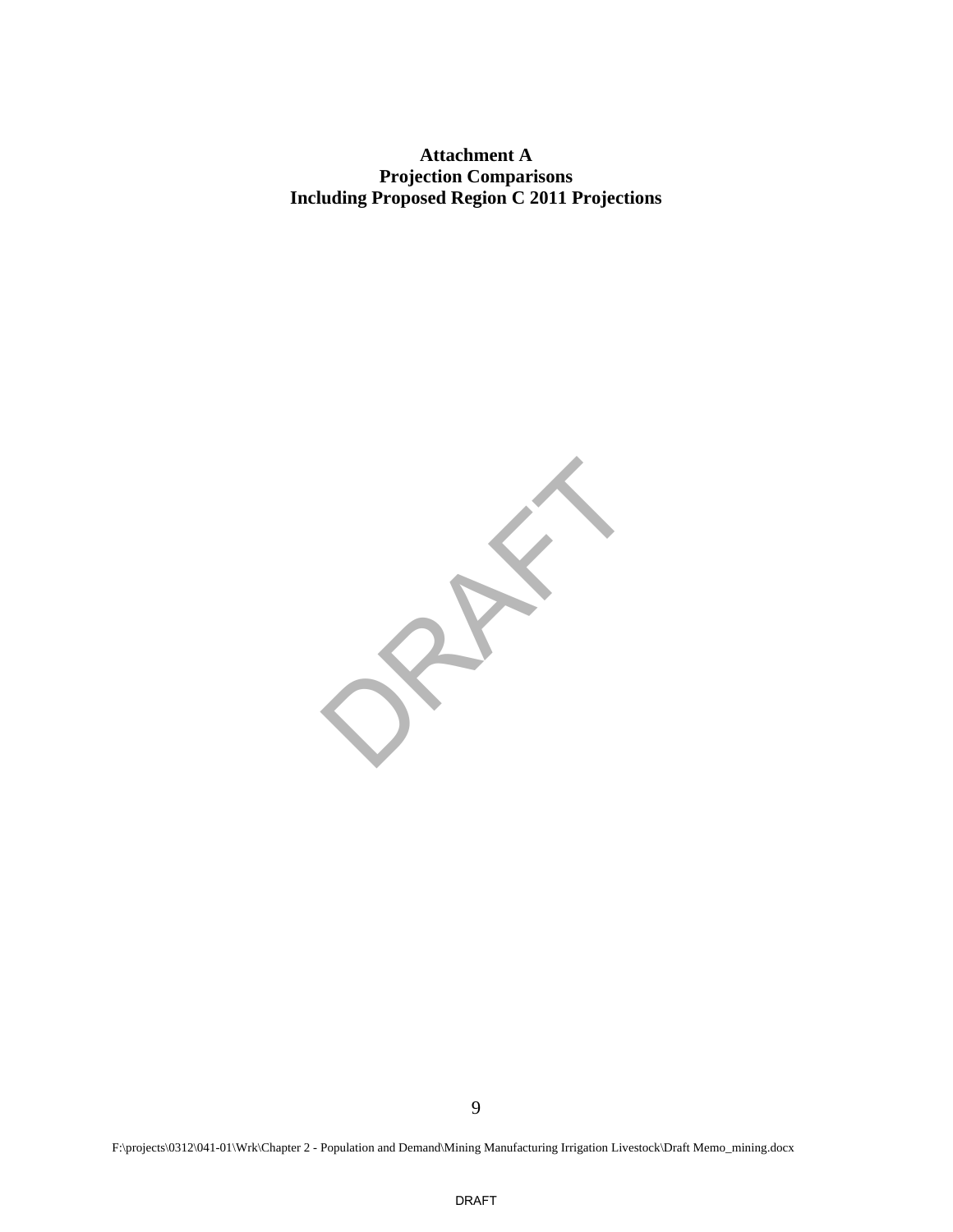

#### **Figure A-1. Region C Mining Demands**

10

F:\projects\0312\041-01\Wrk\Chapter 2 - Population and Demand\Mining Manufacturing Irrigation Livestock\Draft Memo\_mining.docx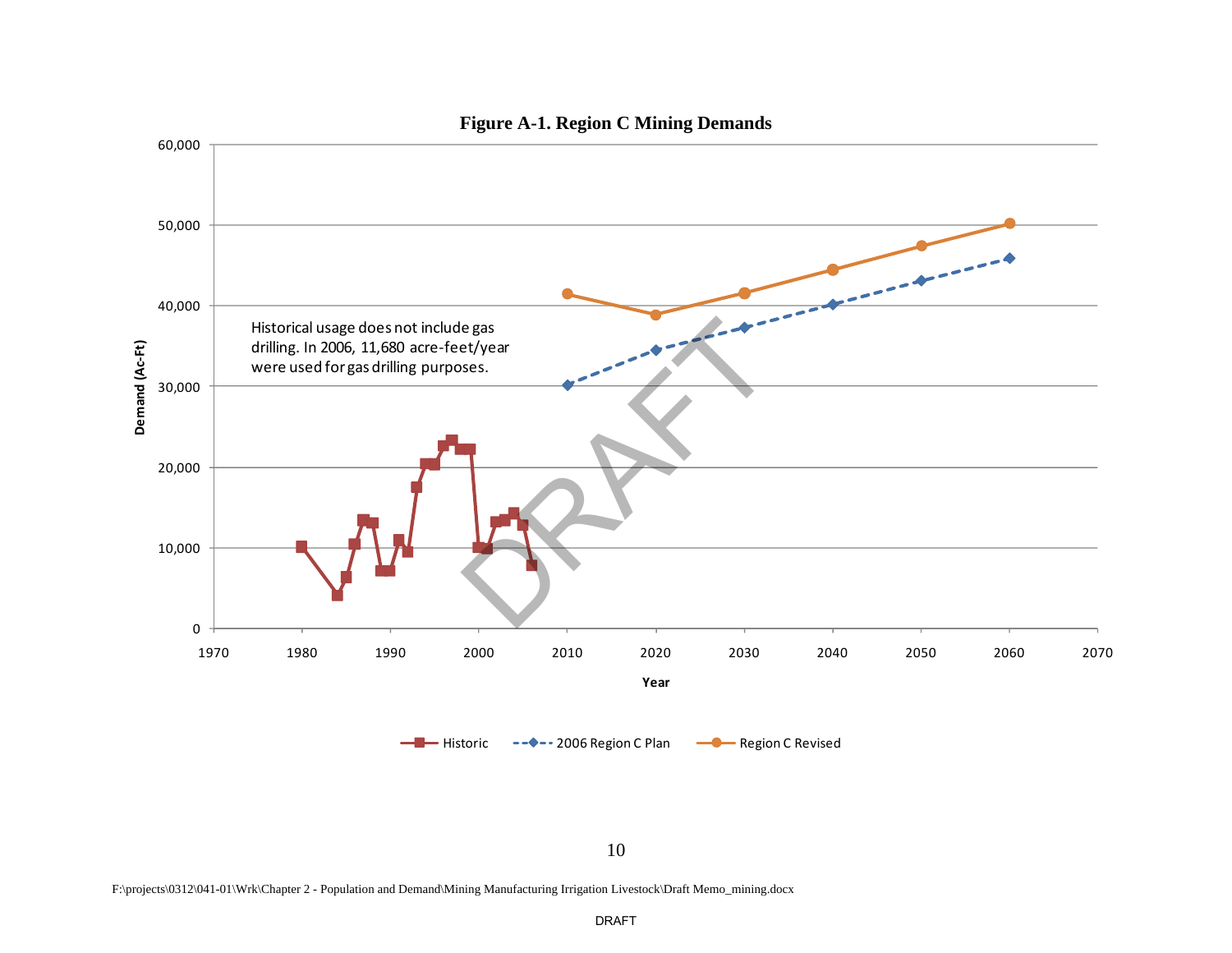

11

F:\projects\0312\041-01\Wrk\Chapter 2 - Population and Demand\Mining Manufacturing Irrigation Livestock\Draft Memo\_mining.docx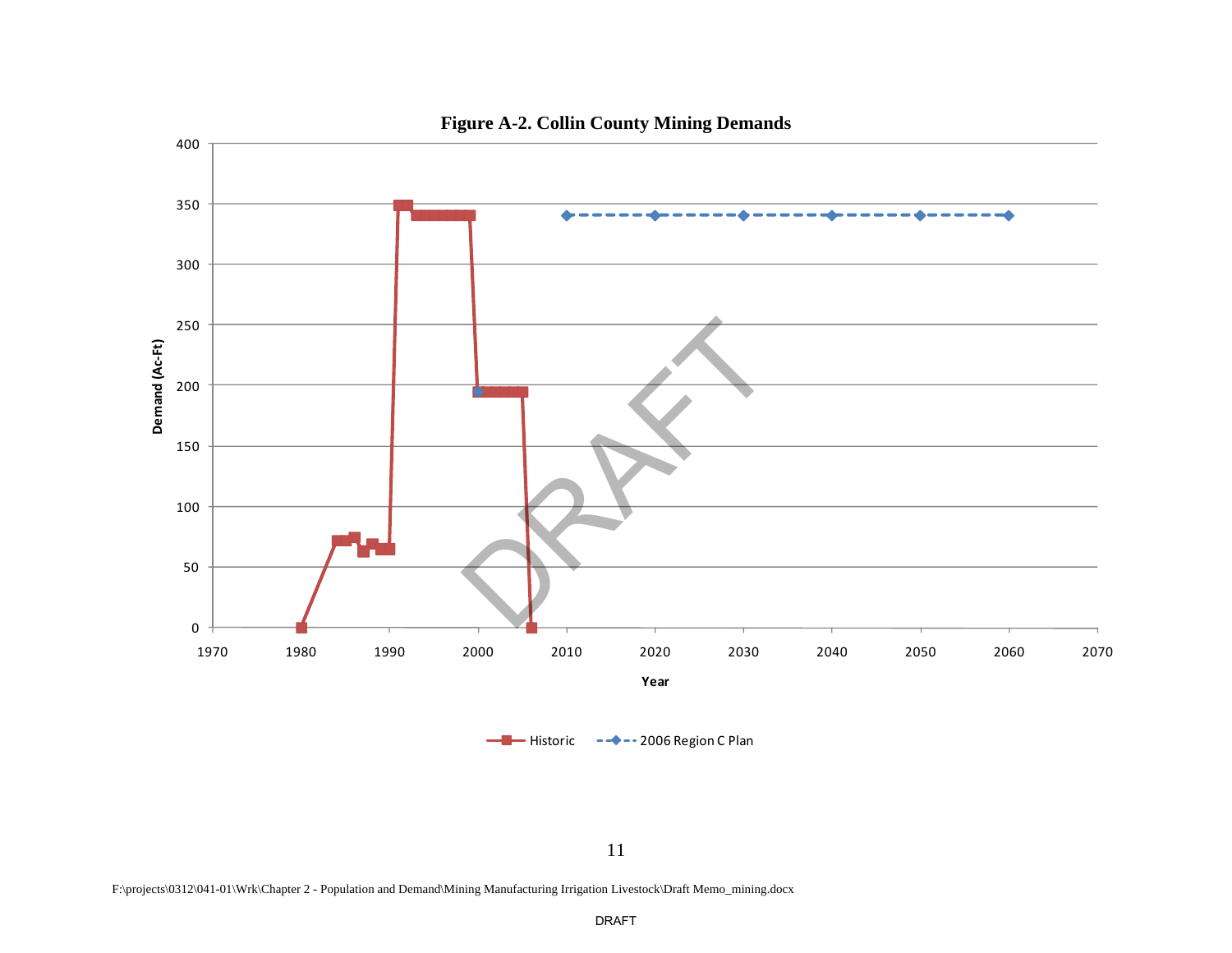

# **Figure A-3. Cooke County Mining Demands**

F:\projects\0312\041-01\Wrk\Chapter 2 - Population and Demand\Mining Manufacturing Irrigation Livestock\Draft Memo\_mining.docx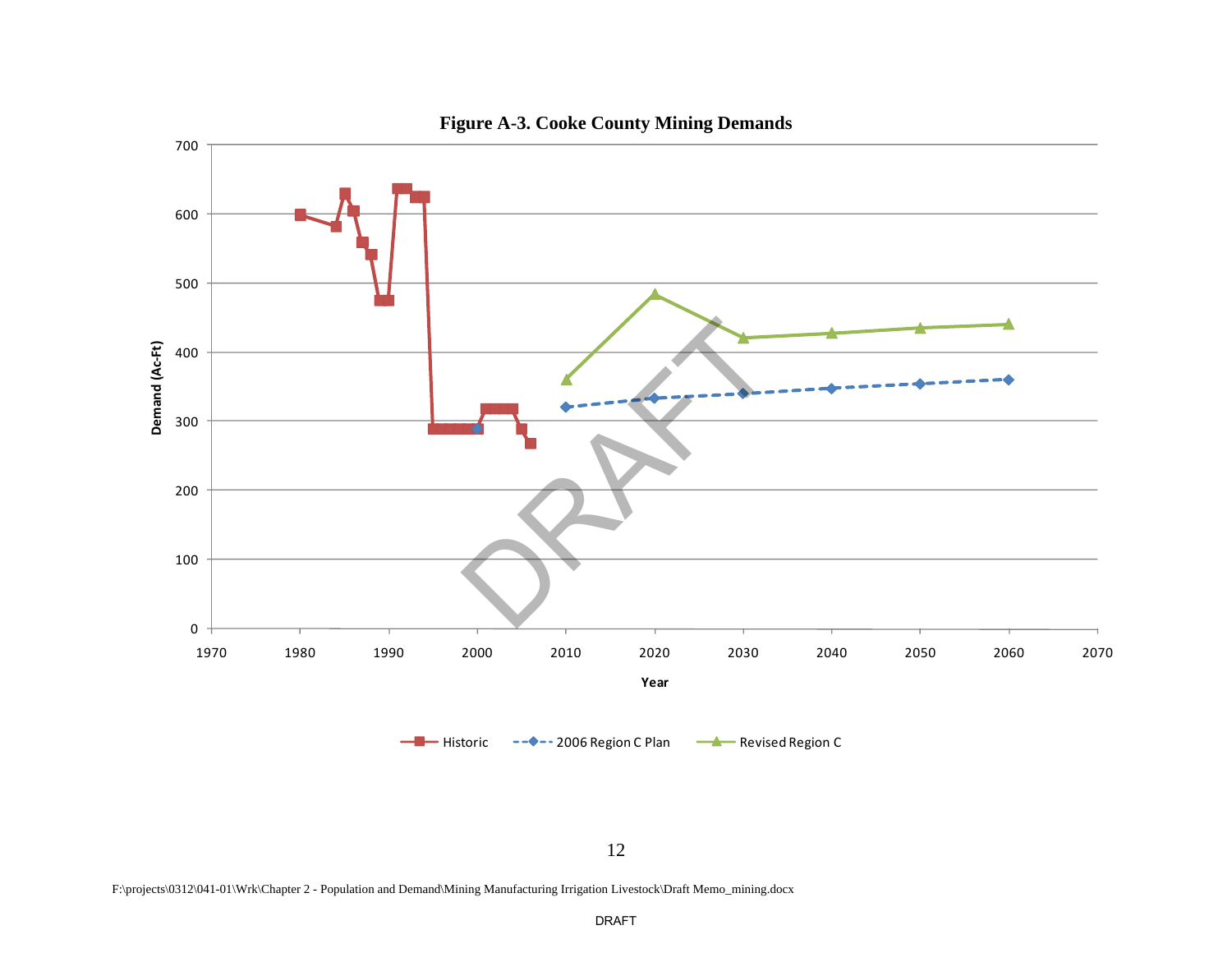

# **Figure A-4. Dallas County Mining Demands**

F:\projects\0312\041-01\Wrk\Chapter 2 - Population and Demand\Mining Manufacturing Irrigation Livestock\Draft Memo\_mining.docx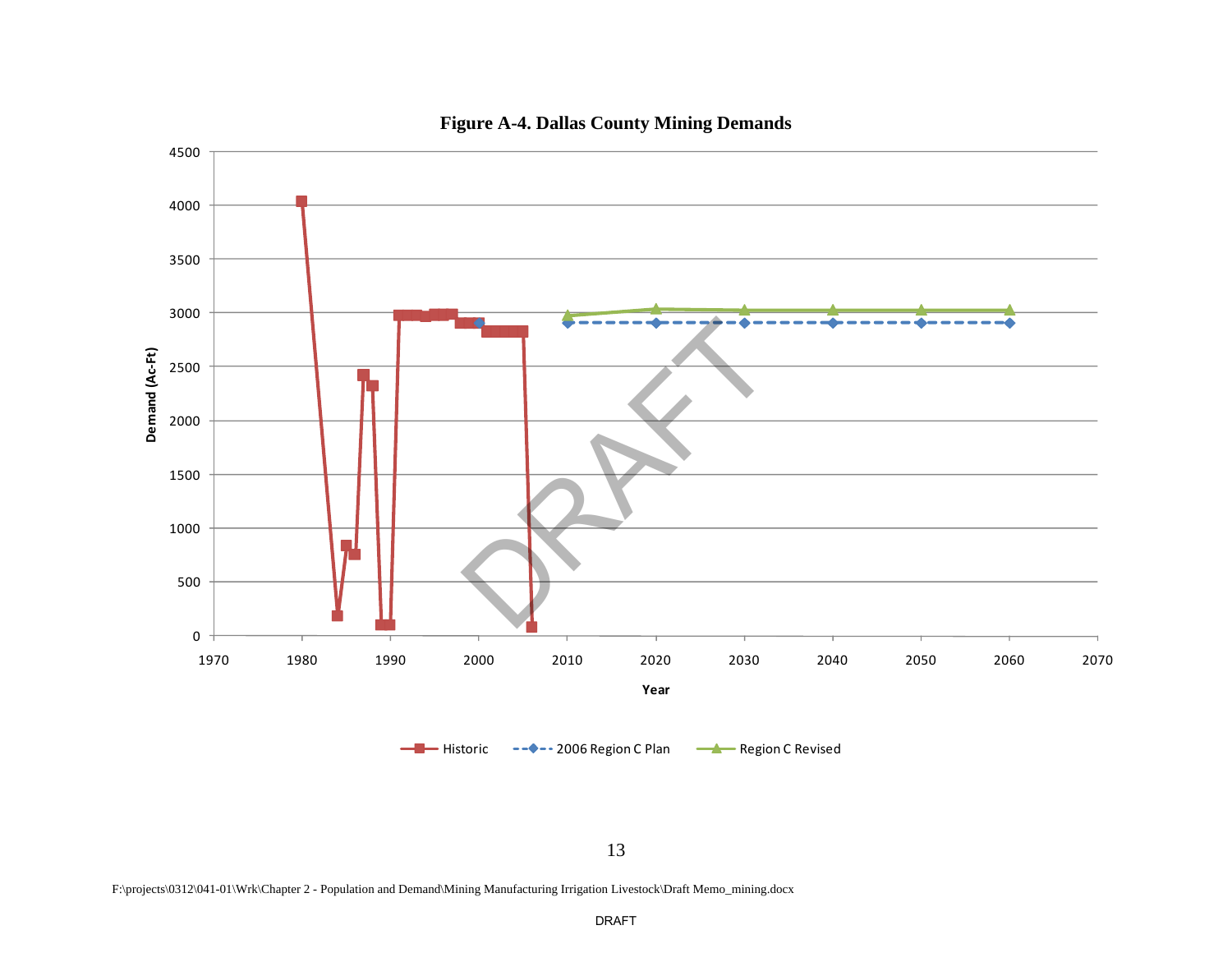

# **Figure A-5. Denton County Mining Demands**

F:\projects\0312\041-01\Wrk\Chapter 2 - Population and Demand\Mining Manufacturing Irrigation Livestock\Draft Memo\_mining.docx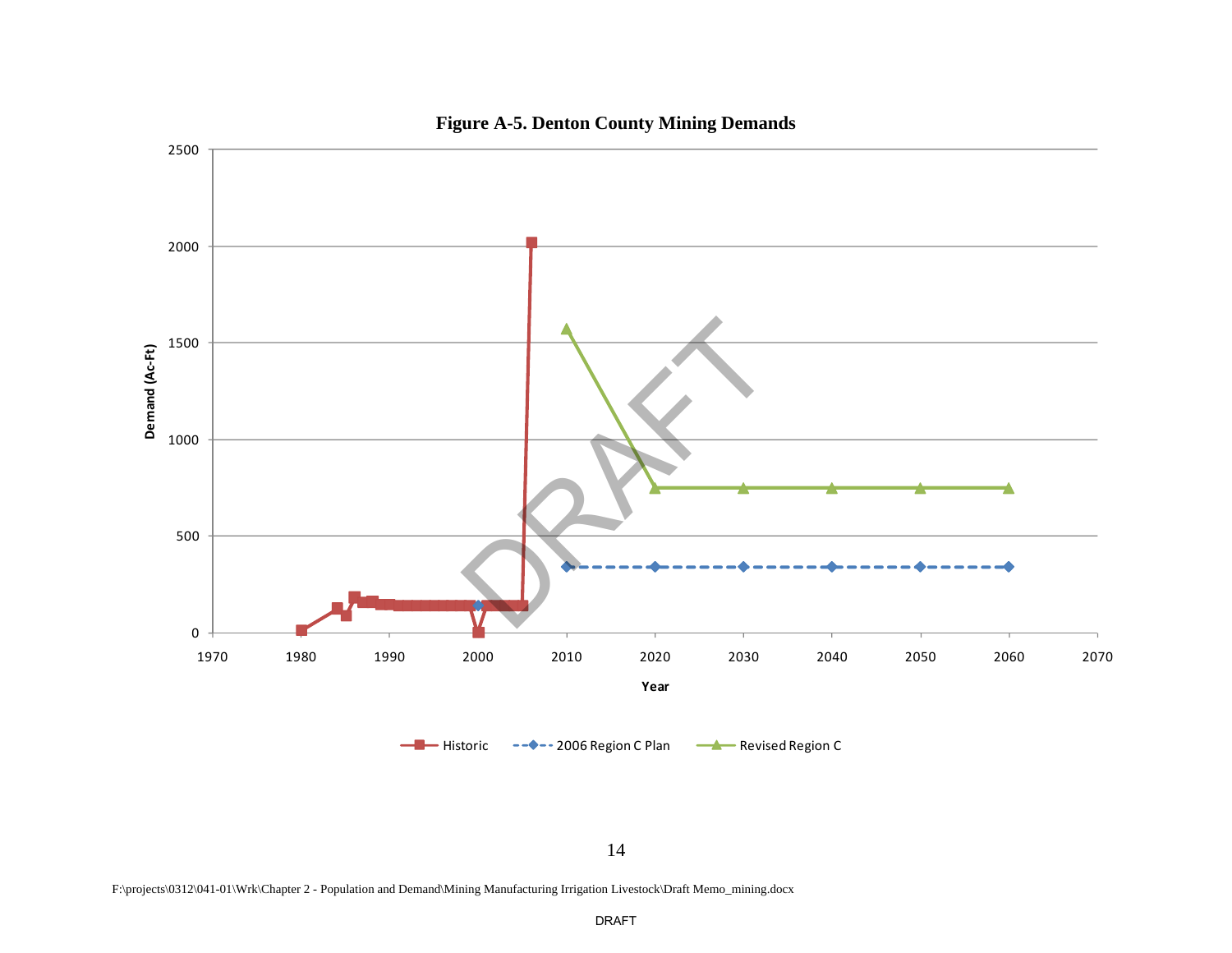

# **Figure A-6. Ellis County Mining Demands**

F:\projects\0312\041-01\Wrk\Chapter 2 - Population and Demand\Mining Manufacturing Irrigation Livestock\Draft Memo\_mining.docx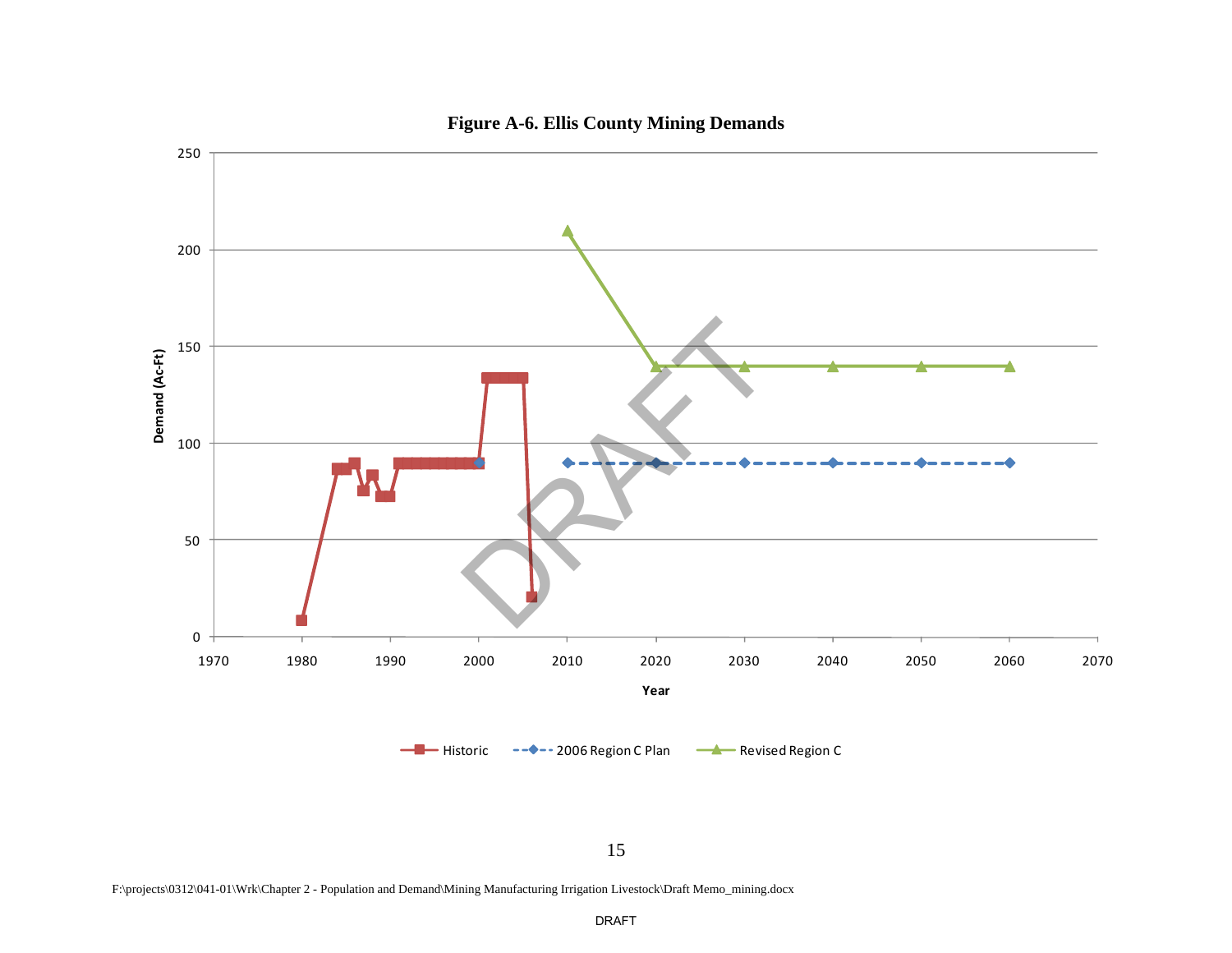

# **Figure A-7. Fannin County Mining Demands**

16

F:\projects\0312\041-01\Wrk\Chapter 2 - Population and Demand\Mining Manufacturing Irrigation Livestock\Draft Memo\_mining.docx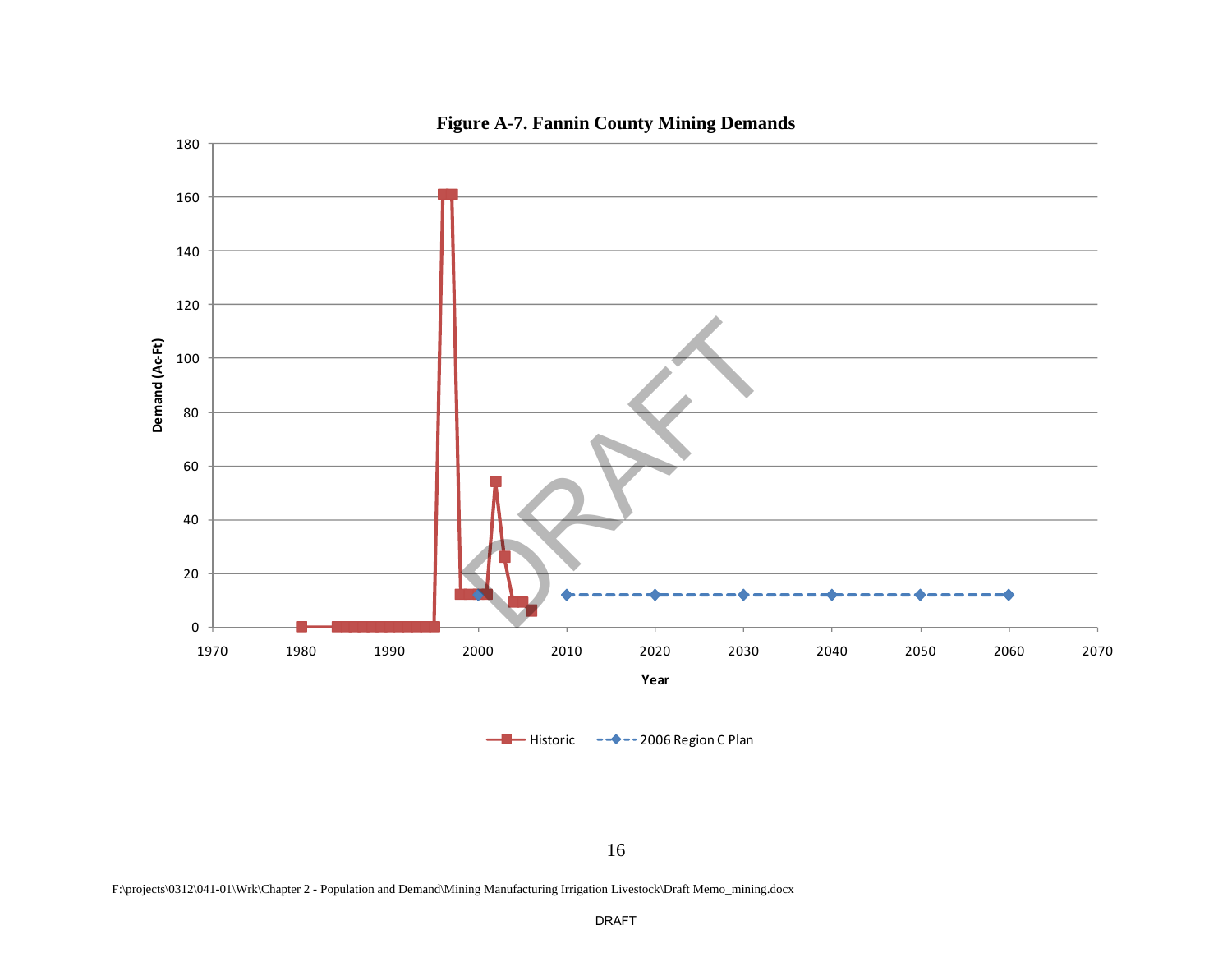

# **Figure A-8. Freestone County Mining Demands**

17

F:\projects\0312\041-01\Wrk\Chapter 2 - Population and Demand\Mining Manufacturing Irrigation Livestock\Draft Memo\_mining.docx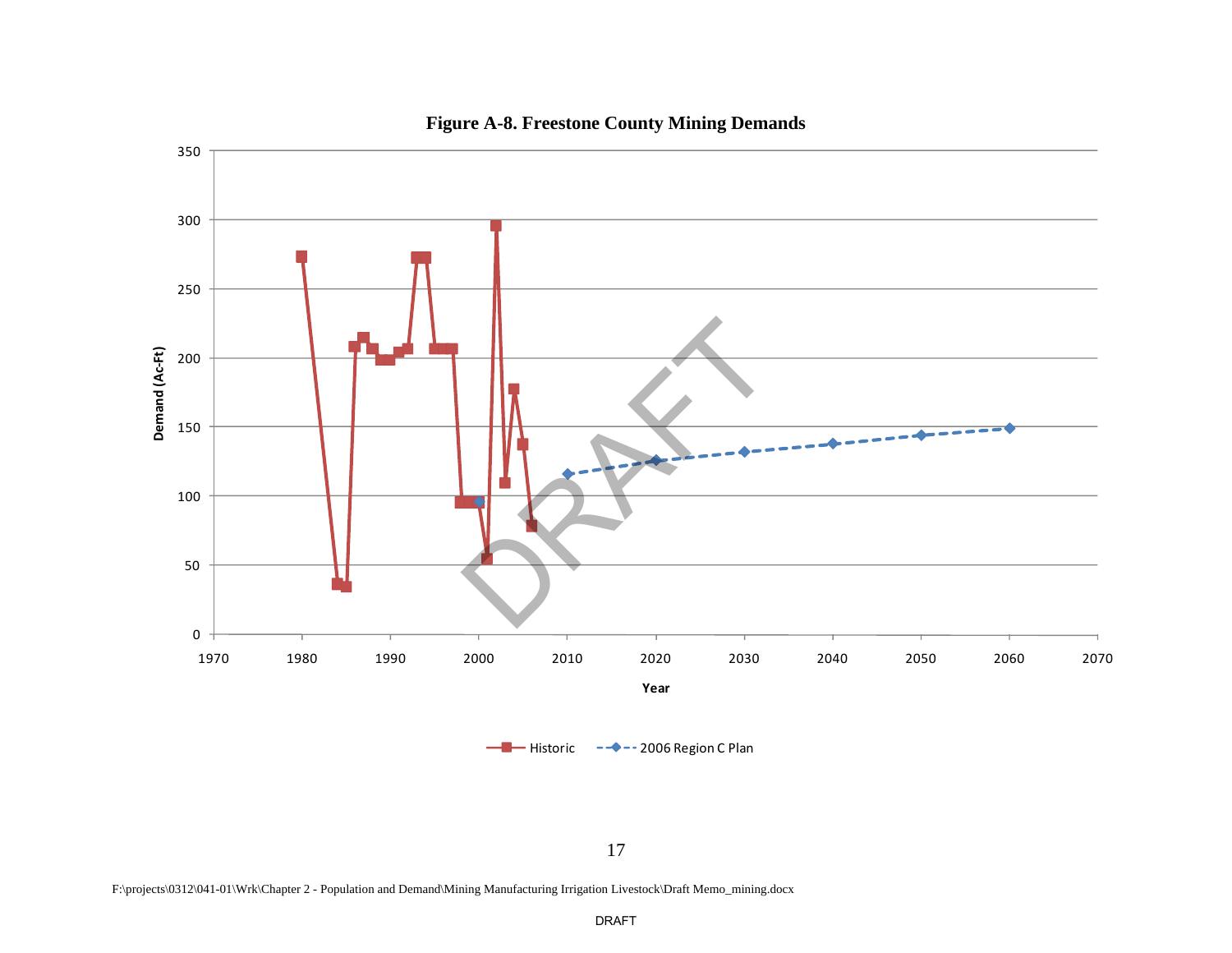

# **Figure A-9. Grayson County Mining Demands**

18

F:\projects\0312\041-01\Wrk\Chapter 2 - Population and Demand\Mining Manufacturing Irrigation Livestock\Draft Memo\_mining.docx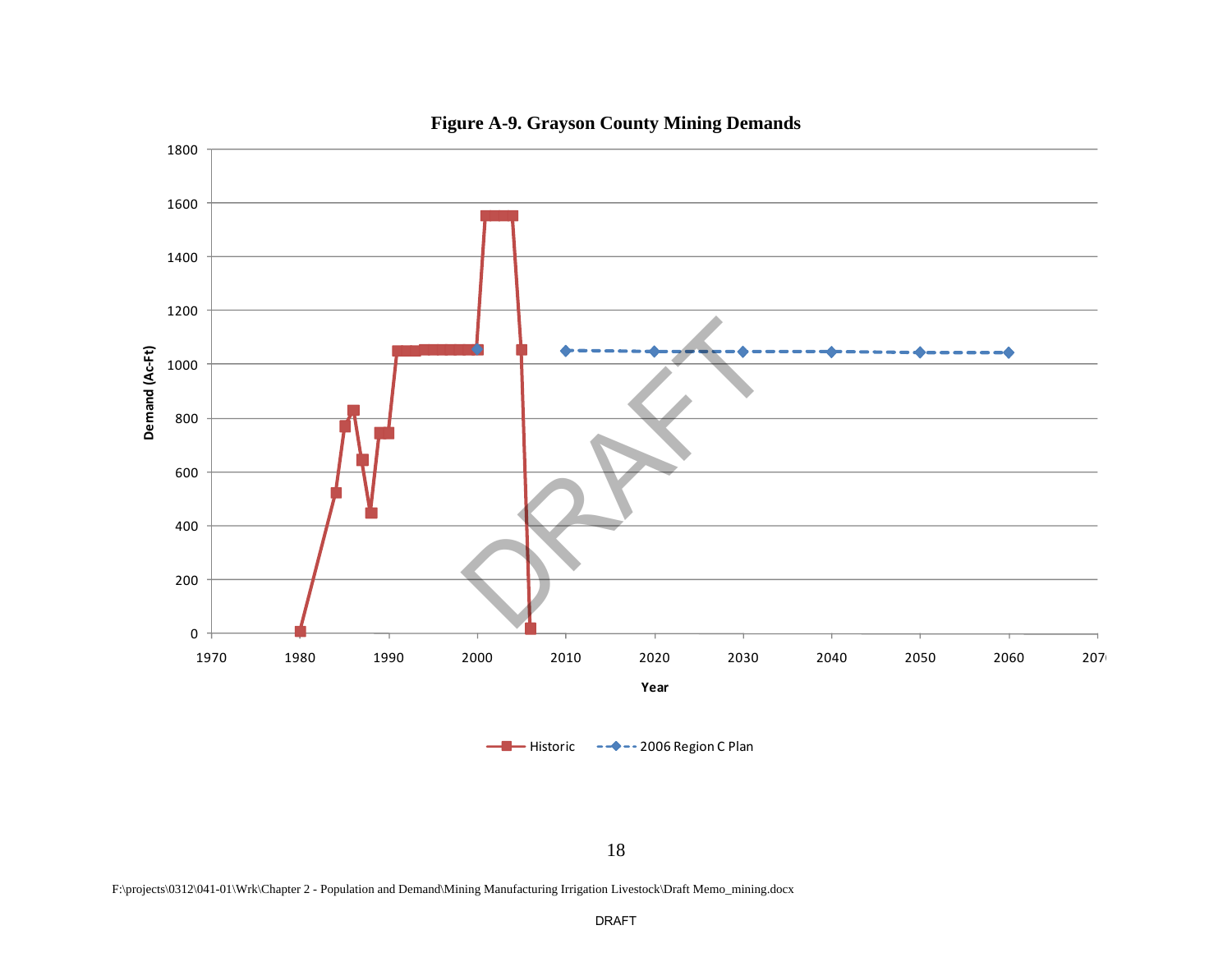

# **Figure A-10. Henderson County Mining Demands**

19

F:\projects\0312\041-01\Wrk\Chapter 2 - Population and Demand\Mining Manufacturing Irrigation Livestock\Draft Memo\_mining.docx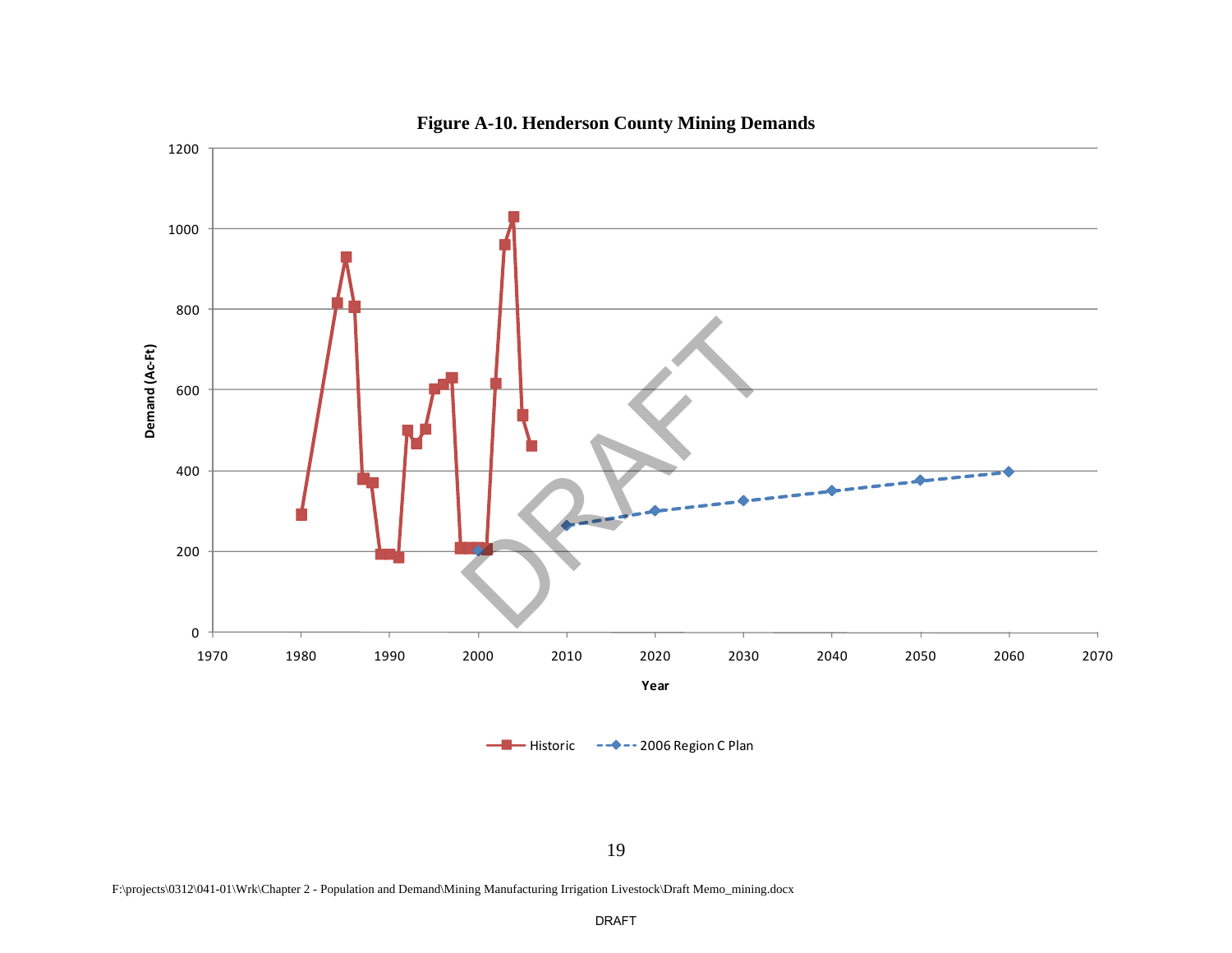

# **Figure A-11. Jack County Mining Demands**

F:\projects\0312\041-01\Wrk\Chapter 2 - Population and Demand\Mining Manufacturing Irrigation Livestock\Draft Memo\_mining.docx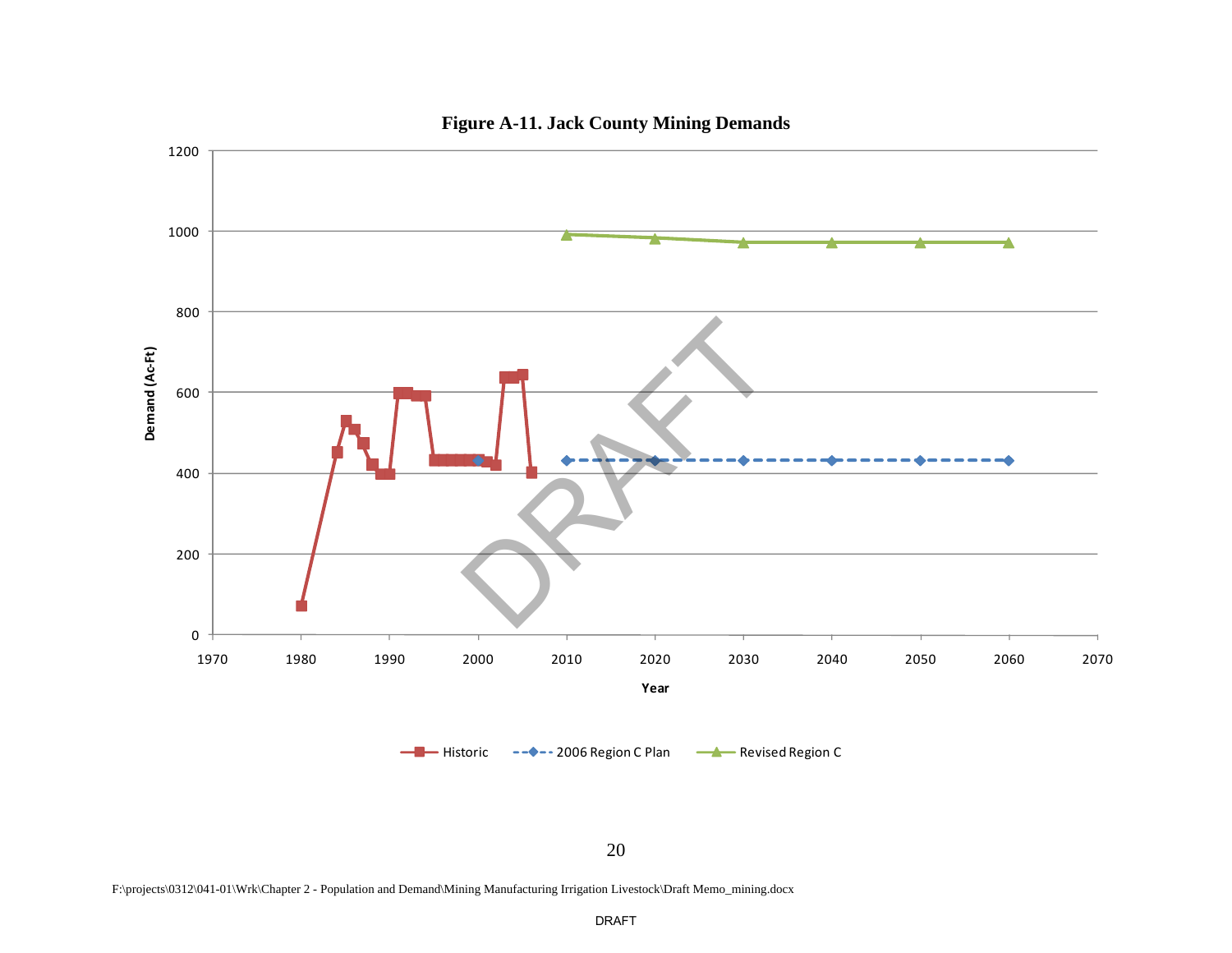

# **Figure A-12. Kaufman County Mining Demands**

21

F:\projects\0312\041-01\Wrk\Chapter 2 - Population and Demand\Mining Manufacturing Irrigation Livestock\Draft Memo\_mining.docx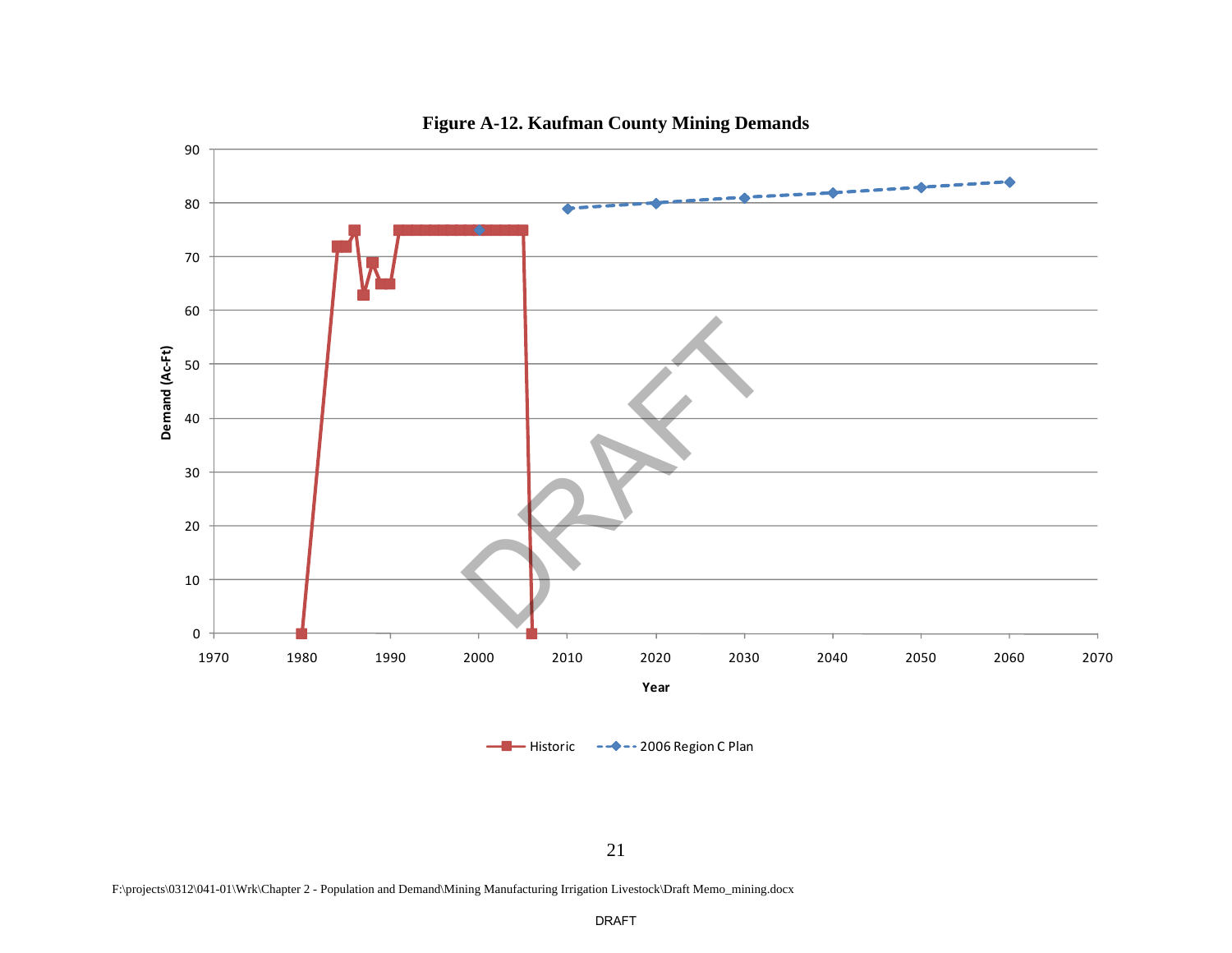

# **Figure A-13. Navarro County Mining Demands**

F:\projects\0312\041-01\Wrk\Chapter 2 - Population and Demand\Mining Manufacturing Irrigation Livestock\Draft Memo\_mining.docx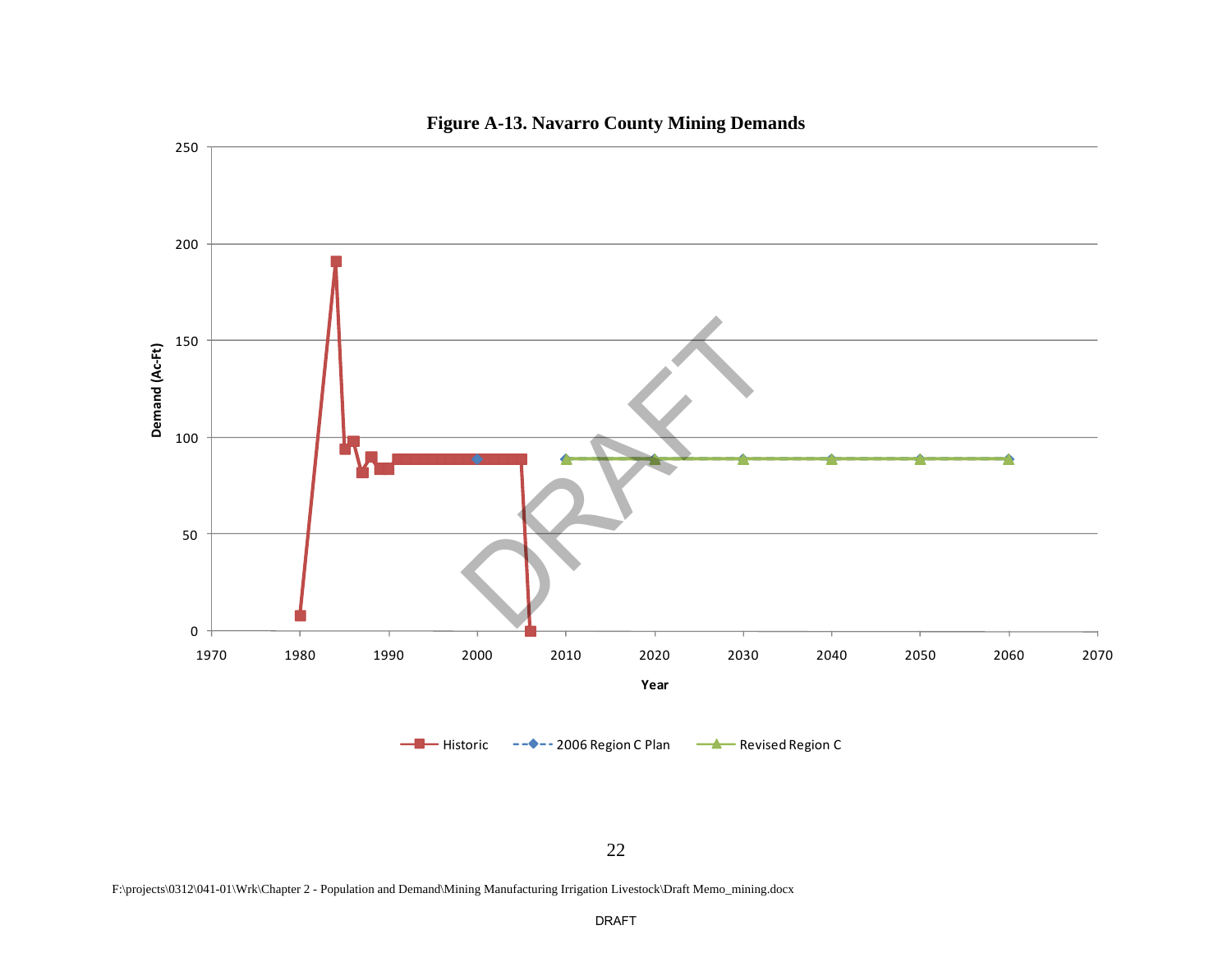

# **Figure A-14. Parker County Mining Demands**

23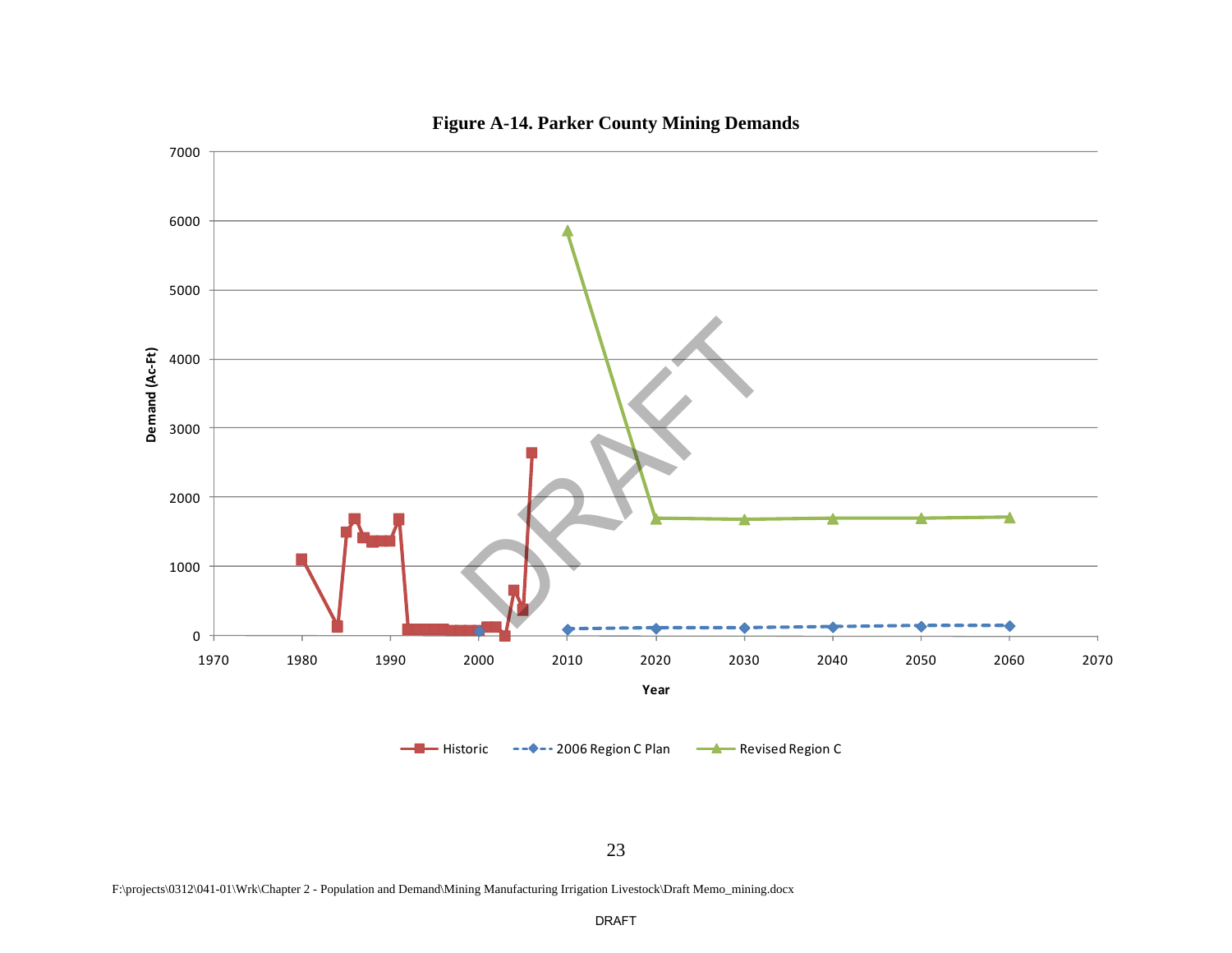

# **Figure A-15. Rockwall County Mining Demands**

24

F:\projects\0312\041-01\Wrk\Chapter 2 - Population and Demand\Mining Manufacturing Irrigation Livestock\Draft Memo\_mining.docx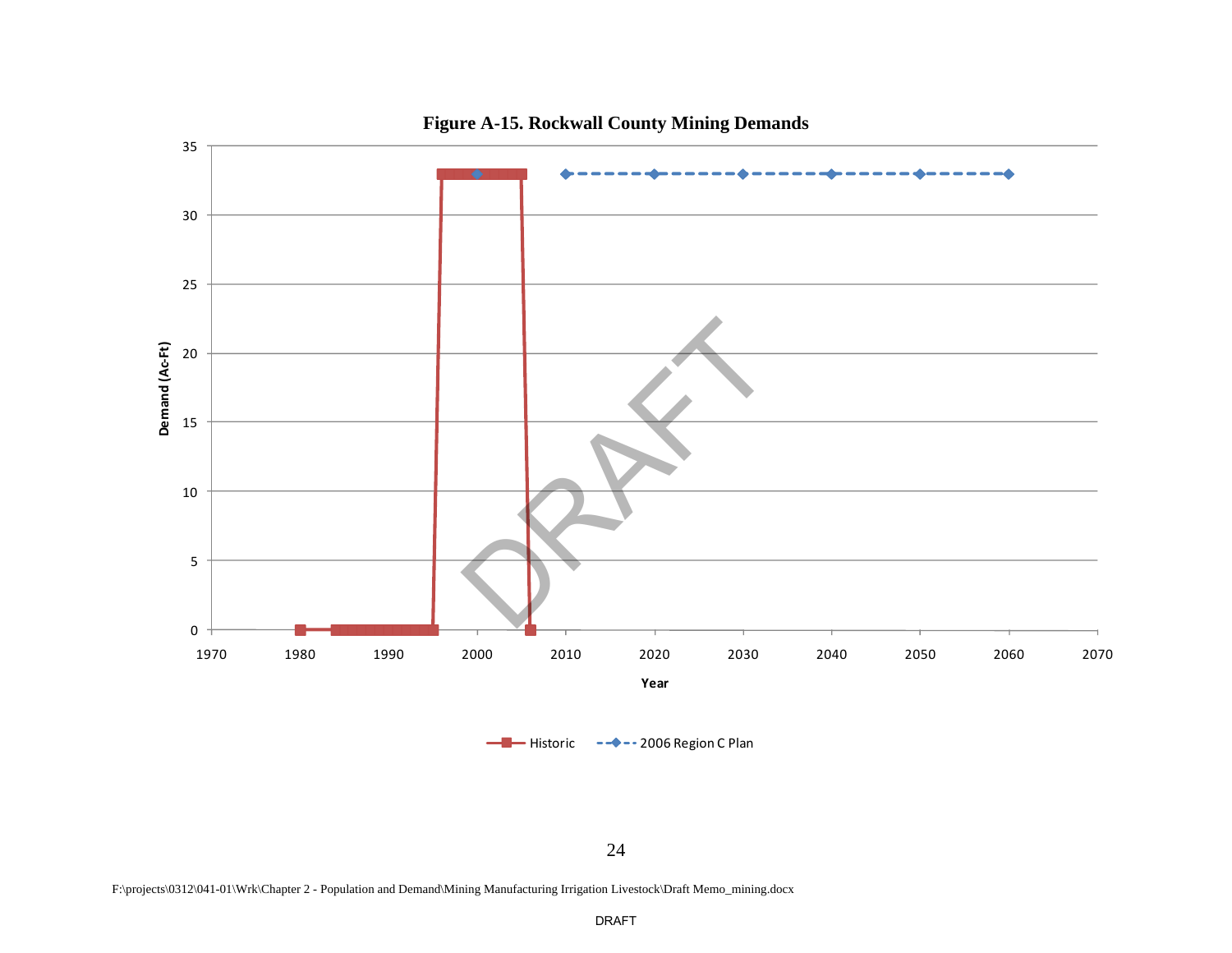

**Figure A-16. Tarrant County Mining Demands** 

F:\projects\0312\041-01\Wrk\Chapter 2 - Population and Demand\Mining Manufacturing Irrigation Livestock\Draft Memo\_mining.docx